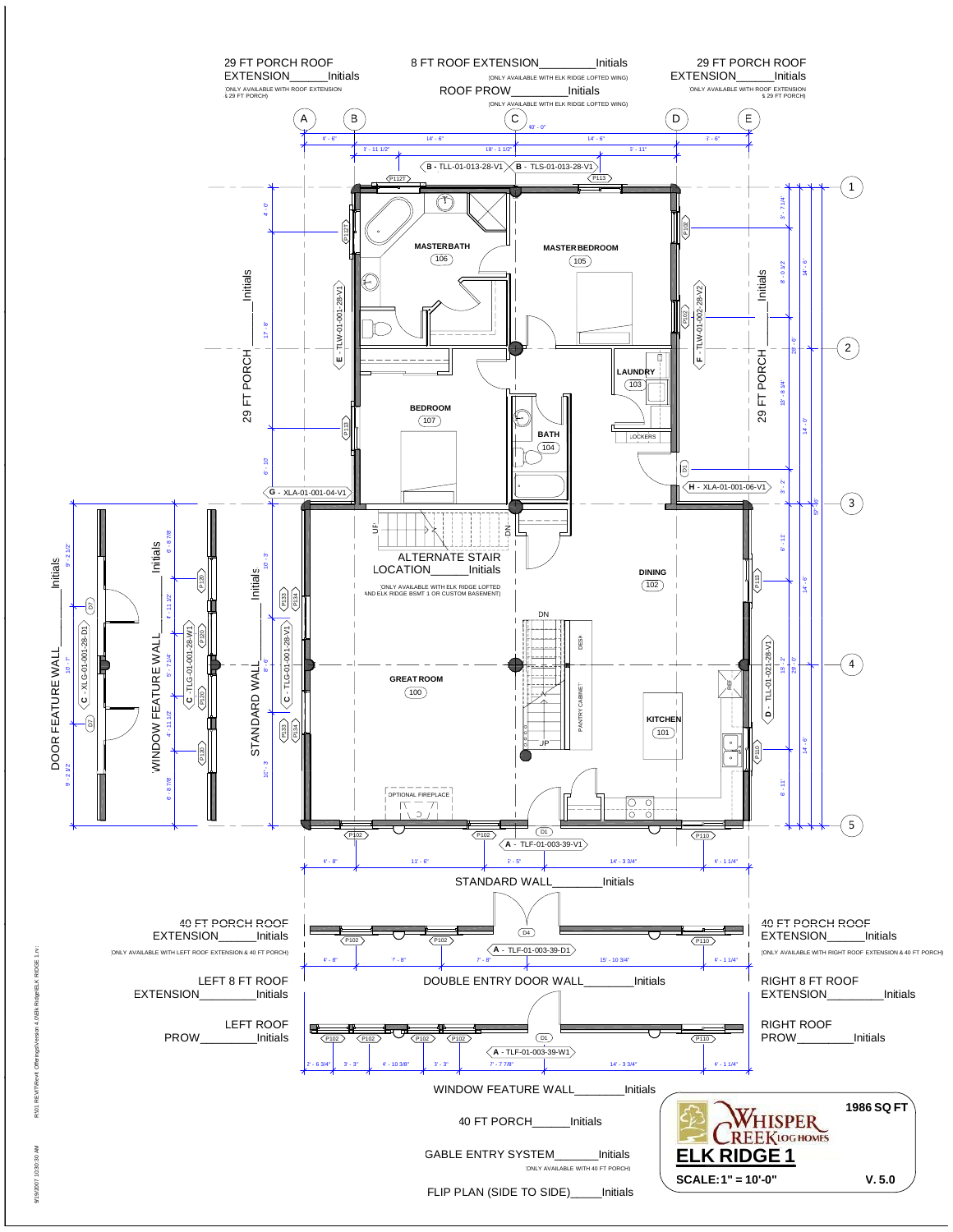

4 OVEIN ğ

9/19/2007 10:28:54 AM R:\01 REVIT\Rev 0-38 F 2/19/2007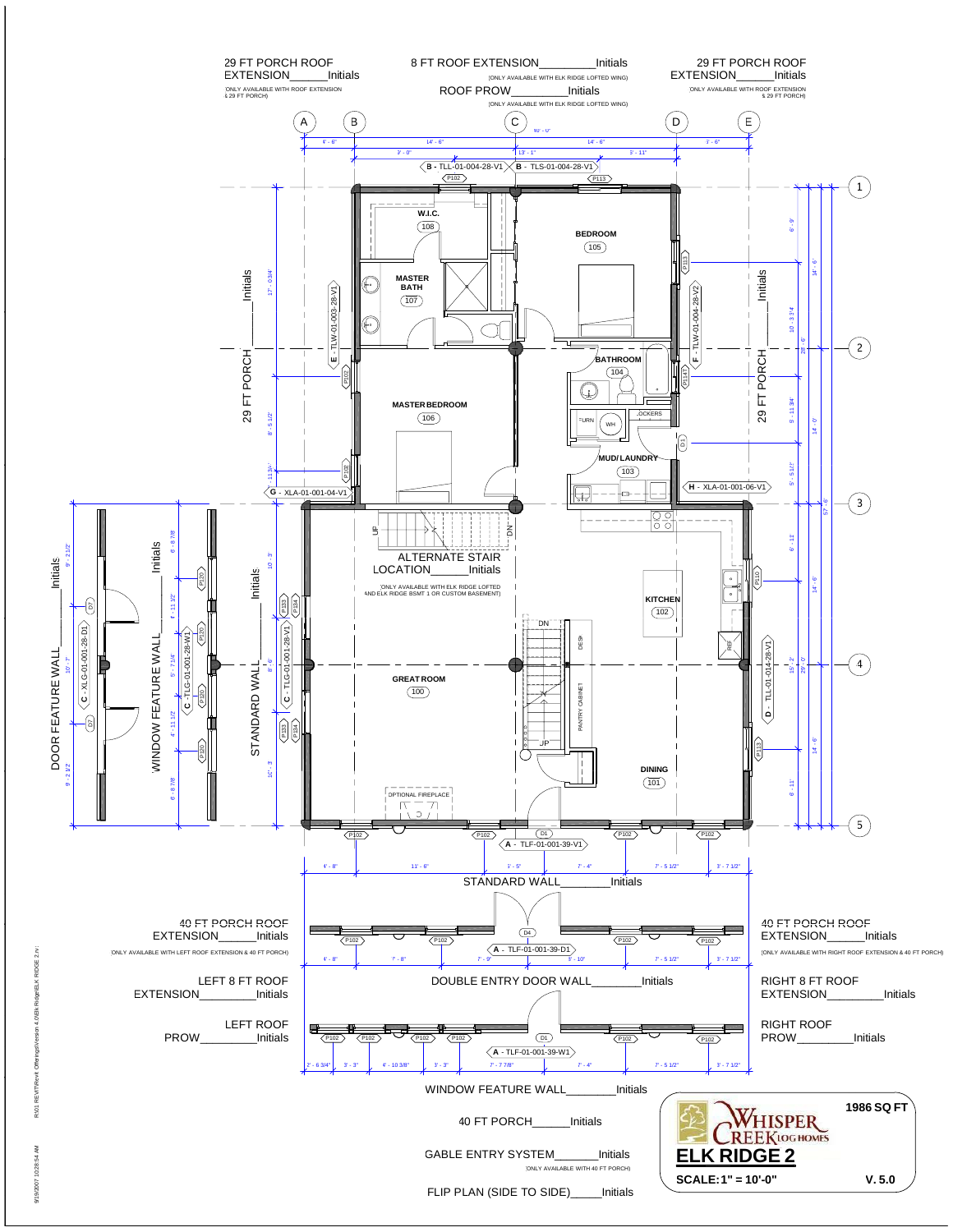

vit Offerings\Version 4.0\Elk Ridge\ELK RIDGE 3.rvt 4 OVEIN **NOT REVIES** 

9/18/2007 3:46:45 PM R:\01 REVIT\Rev 9/18/2007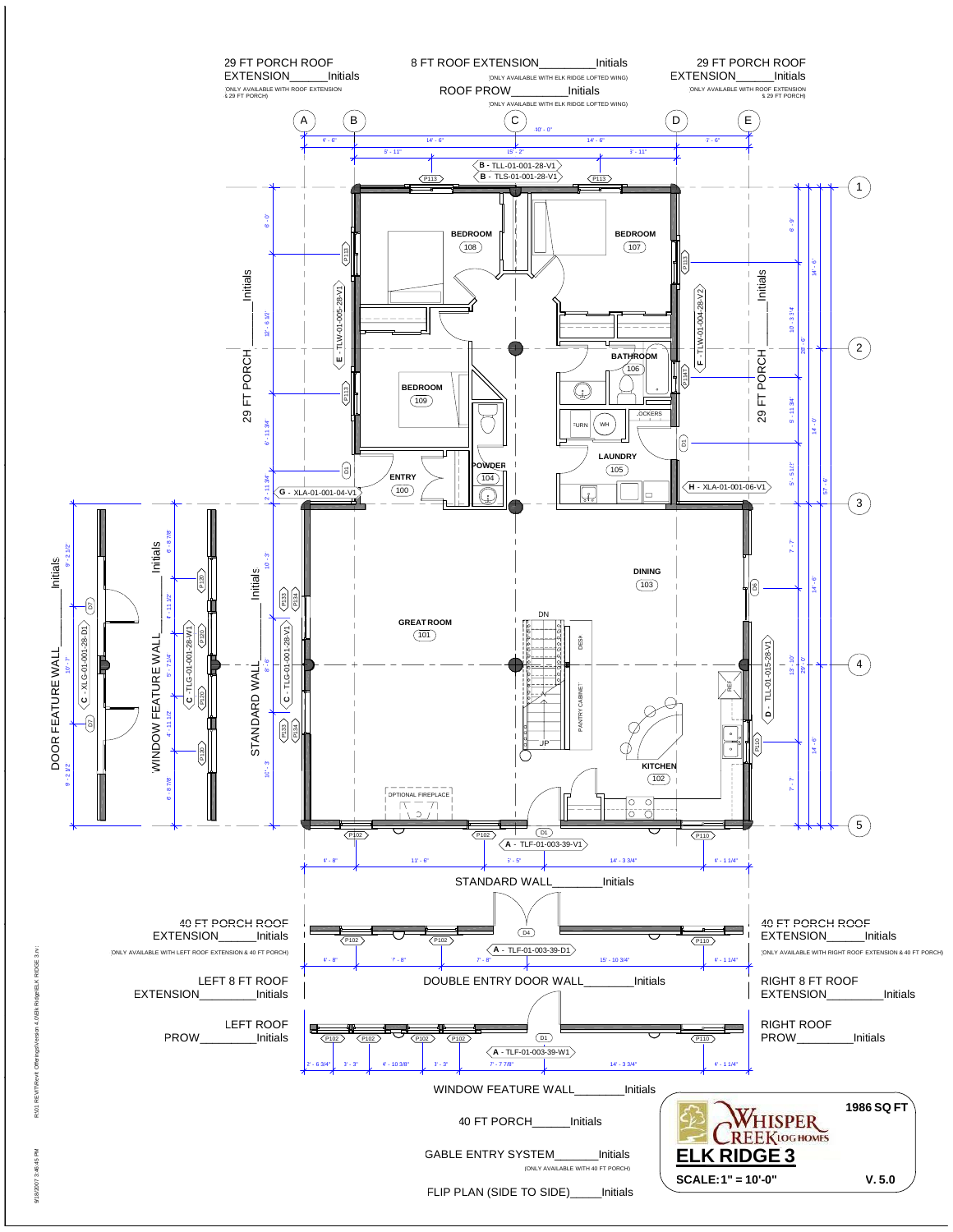

vit Offerings\Version 4.0\Elk Ridge\ELK RIDGE 4 Bsmt 5.rvt 4 ON FIIV **NOT REVIES** 12.36.47

9/19/2007 10:26:57 AM R:\01 REVIT\Rev 2/19/2007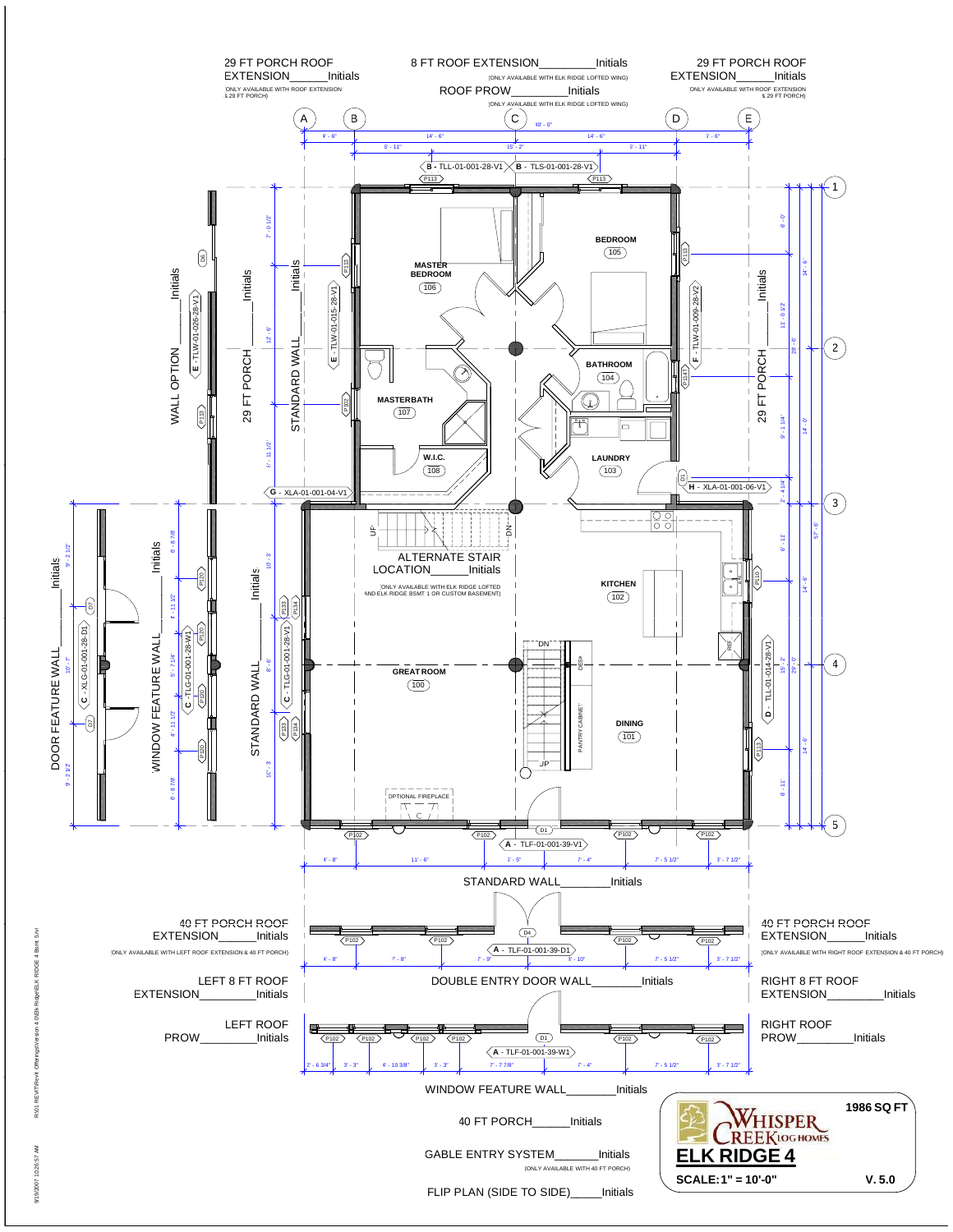

10/9/2007 9:20:10 AM R:\01 REVIT\Revit Offerings\Version 5.0\Elk Ridge\ELK RIDGE 5.rvt  $arcion$   $5$   $MFIk$ **R:\01 REVIT\RevitOffer** 

 $0.201$ 10/9/2007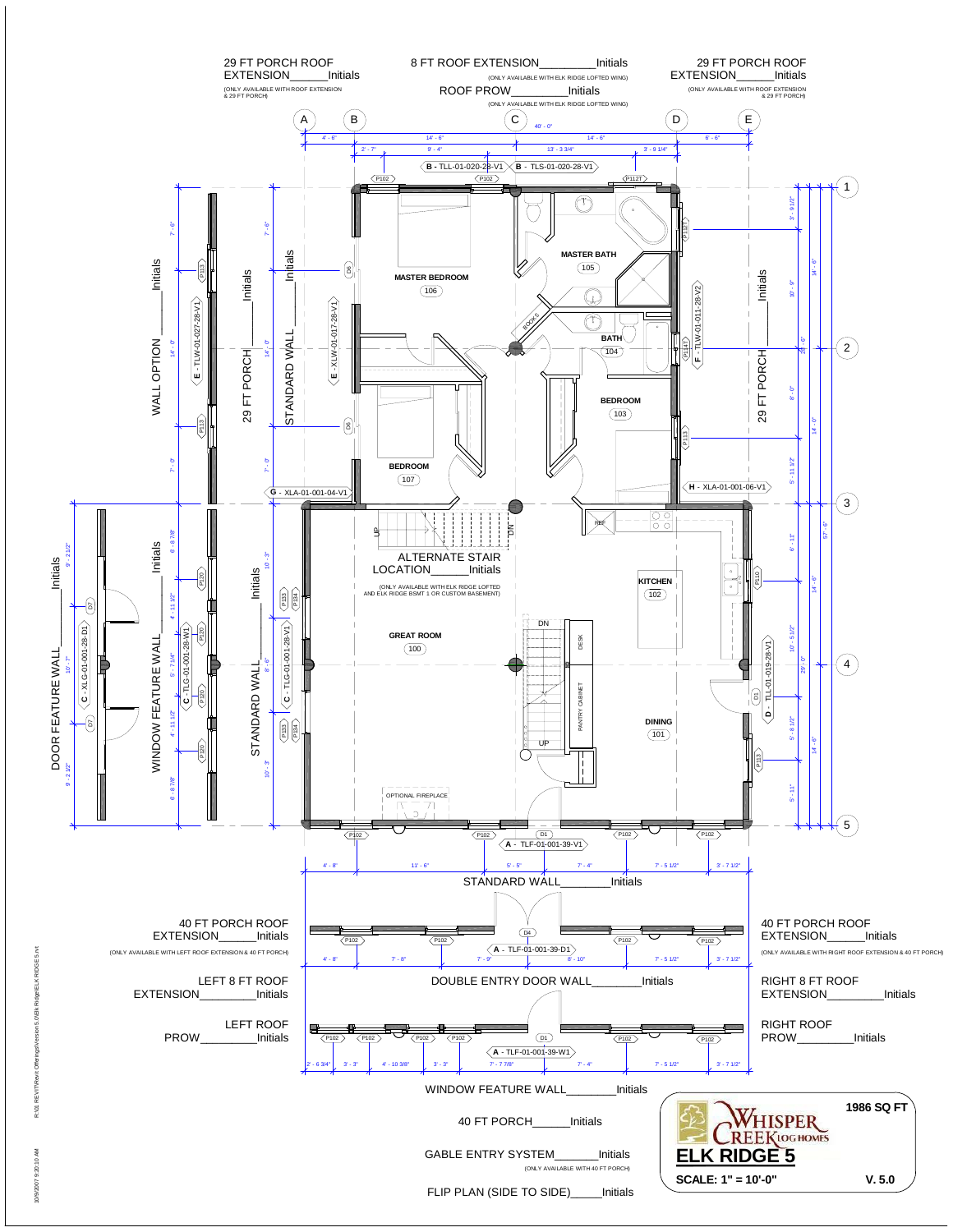